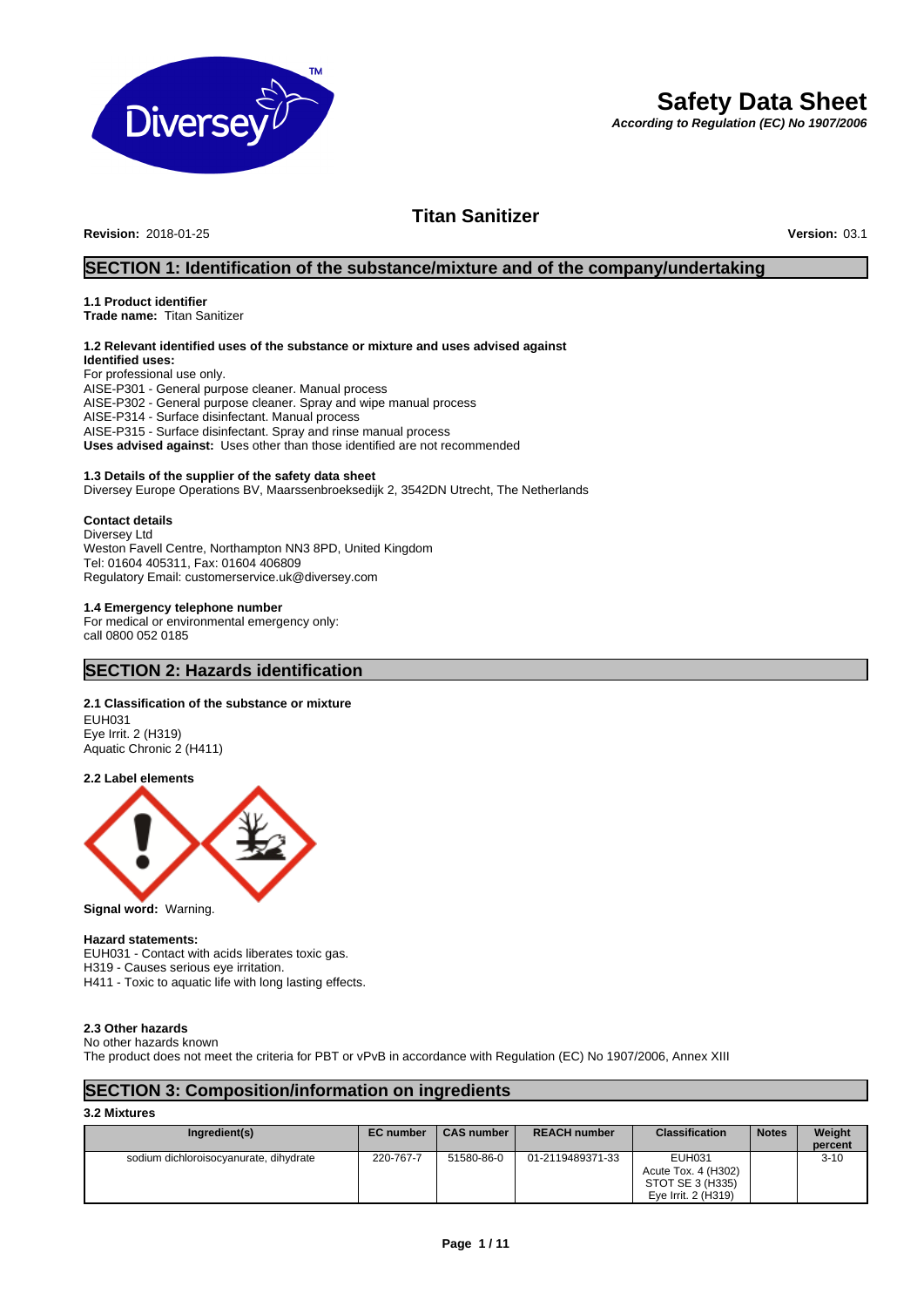|                               |           |            |                   | Aquatic Acute 1 (H400)<br>Aquatic Chronic 1<br>(H410)            |          |
|-------------------------------|-----------|------------|-------------------|------------------------------------------------------------------|----------|
| sodium alkylbenzenesulphonate | 290-656-6 | 90194-45-9 | No data available | Acute Tox. 4 (H302)<br>Skin Irrit. 2 (H315)<br>Eye Dam. 1 (H318) | $3 - 10$ |
| disodium disilicate           | 215-687-4 | 1344-09-8  | 01-2119448725-31  | STOT SE 3 (H335)<br>Skin Irrit. 2 (H315)<br>Eye Dam. 1 (H318)    | $3 - 10$ |

\* Polymer.

Workplace exposure limit(s), if available, are listed in subsection 8.1.

[1] Exempted: ionic mixture. See Regulation (EC) No 1907/2006, Annex V, paragraph 3 and 4. This salt is potentially present, based on calculation, and included for classification and labelling purposes only. Each starting material of the ionic mixture is registered, as required.

[2] Exempted: included in Annex IV of Regulation (EC) No 1907/2006.

[3] Exempted: Annex V of Regulation (EC) No 1907/2006.

[4] Exempted: polymer. See Article 2(9) of Regulation (EC) No 1907/2006.

For the full text of the H and EUH phrases mentioned in this Section, see Section 16.

## **SECTION 4: First aid measures**

| 4.1 Description of first aid measures<br>Inhalation:            | Get medical attention or advice if you feel unwell.                                                                                                                                                         |
|-----------------------------------------------------------------|-------------------------------------------------------------------------------------------------------------------------------------------------------------------------------------------------------------|
|                                                                 |                                                                                                                                                                                                             |
| <b>Skin contact:</b>                                            | Wash skin with plenty of lukewarm, gently flowing water. If skin irritation occurs: Get medical advice<br>or attention.                                                                                     |
| Eye contact:                                                    | Immediately rinse eyes cautiously with lukewarm water for several minutes. Remove contact lenses,<br>if present and easy to do. Continue rinsing. If irritation occurs and persists, get medical attention. |
| Ingestion:                                                      | Rinse mouth. Immediately drink 1 glass of water. Keep at rest. Immediately call a POISON<br>CENTRE, doctor or physician.                                                                                    |
| Self-protection of first aider:                                 | Consider personal protective equipment as indicated in subsection 8.2.                                                                                                                                      |
| 4.2 Most important symptoms and effects, both acute and delayed |                                                                                                                                                                                                             |
| Inholation:                                                     | May cause bropobosposm in oblaring consitive individuals                                                                                                                                                    |

| Inhalation:          | May cause bronchospasm in chlorine sensitive individuals. |
|----------------------|-----------------------------------------------------------|
| <b>Skin contact:</b> | No known effects or symptoms in normal use.               |
| Eye contact:         | Causes severe irritation.                                 |
| Ingestion:           | No known effects or symptoms in normal use.               |

#### **4.3 Indication of any immediate medical attention and special treatment needed**

No information available on clinical testing and medical monitoring. Specific toxicological information on substances, if available, can be found in section 11.

## **SECTION 5: Firefighting measures**

#### **5.1 Extinguishing media**

Carbon dioxide. Dry powder. Water spray jet. Fight larger fires with water spray jet or alcohol-resistant foam.

## **5.2 Special hazards arising from the substance or mixture**

No special hazards known. **5.3 Advice for firefighters**

As in any fire, wear self contained breathing apparatus and suitable protective clothing including gloves and eye/face protection.

## **SECTION 6: Accidental release measures**

#### **6.1 Personal precautions, protective equipment and emergency procedures**

No special measures required.

#### **6.2 Environmental precautions**

Do not allow to enter drainage system, surface or ground water. Do not allow to enter the ground/soil. Inform responsible authorities in case undiluted product reaches drainage system, surface or ground water or the ground/soil.

#### **6.3 Methods and material for containment and cleaning up**

Collect mechanically.

#### **6.4 Reference to other sections**

For personal protective equipment see subsection 8.2. For disposal considerations see section 13.

## **SECTION 7: Handling and storage**

#### **7.1 Precautions for safe handling**

**Measures to prevent fire and explosions:** No special precautions required.

#### **Measures required to protect the environment:**

For environmental exposure controls see subsection 8.2.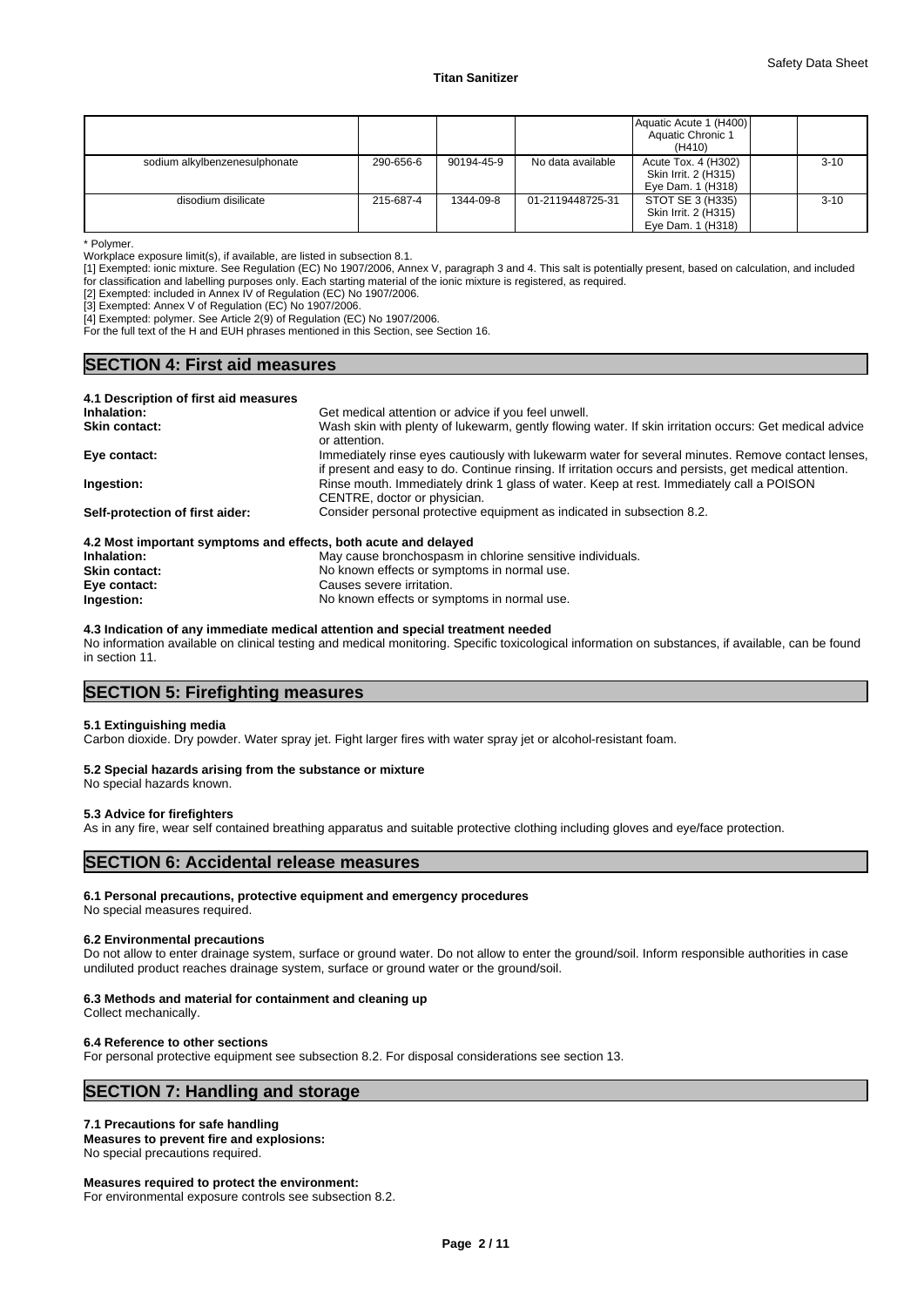#### **Advices on general occupational hygiene:**

Handle in accordance with good industrial hygiene and safety practice. Keep away from food, drink and animal feeding stuffs. Do not mix with other products unless adviced by Diversey. Wash hands before breaks and at the end of workday. Wash face, hands and any exposed skin thoroughly after handling. Take off immediately all contaminated clothing. Use personal protective equipment as required. Use only with adequate ventilation.

#### **7.2 Conditions for safe storage, including any incompatibilities**

Store in accordance with local and national regulations. Keep only in original container. Store in a closed container. For conditions to avoid see subsection 10.4. For incompatible materials see subsection 10.5.

## **7.3 Specific end use(s)**

No specific advice for end use available.

## **SECTION 8: Exposure controls/personal protection**

### **8.1 Control parameters Workplace exposure limits**

Air limit values, if available:

Biological limit values, if available:

Recommended monitoring procedures, if available:

Additional exposure limits under the conditions of use, if available:

## **DNEL/DMEL and PNEC values**

# **Human exposure** DNEL oral exposure - Consumer (mg/kg bw)

| <b>DIVEL VIGI CADOSGIC</b><br><b>POITSUITIOI</b> (IIIIQ/ING DW) |                                      |                                  |                              |                                 |  |  |  |
|-----------------------------------------------------------------|--------------------------------------|----------------------------------|------------------------------|---------------------------------|--|--|--|
| Ingredient(s)                                                   | <b>Short term - Local</b><br>effects | Short term - Systemic<br>effects | Long term - Local<br>effects | Long term - Systemic<br>effects |  |  |  |
| sodium dichloroisocvanurate, dihydrate                          |                                      |                                  |                              | $^{\circ}$ .15                  |  |  |  |
| sodium alkylbenzenesulphonate                                   | No data available                    | No data available                | No data available            | No data available               |  |  |  |
| disodium disilicate                                             |                                      |                                  |                              | 0.8                             |  |  |  |

DNEL dermal exposure - Worker

| Ingredient(s)                          | <b>Short term - Local</b><br>effects | Short term - Systemic<br>effects (mg/kg bw) | Long term - Local<br>effects | I Long term - Systemic I<br>effects (mg/kg bw) |
|----------------------------------------|--------------------------------------|---------------------------------------------|------------------------------|------------------------------------------------|
| sodium dichloroisocvanurate, dihydrate |                                      |                                             |                              | ں.ے                                            |
| sodium alkylbenzenesulphonate          | No data available                    | No data available                           | No data available            | No data available                              |
| disodium disilicate                    | No data available                    |                                             | No data available            | 59،،                                           |

#### DNEL dermal exposure - Consumer

| Ingredient(s)                          | <b>Short term - Local</b><br>effects | Short term - Systemic<br>effects (mg/kg bw) | Long term - Local<br>effects | <b>I Long term - Systemic I</b><br>effects (mg/kg bw) |
|----------------------------------------|--------------------------------------|---------------------------------------------|------------------------------|-------------------------------------------------------|
| sodium dichloroisocvanurate, dihydrate |                                      |                                             |                              |                                                       |
| sodium alkylbenzenesulphonate          | No data available                    | No data available                           | No data available            | No data available                                     |
| disodium disilicate                    | No data available                    |                                             | No data available            | 0.8                                                   |

DNEL inhalatory exposure - Worker (mg/m<sup>3</sup>)  $)$ 

| Ingredient(s)                          | <b>Short term - Local</b><br>effects | Short term - Systemic<br>effects | Long term - Local<br>effects | I Long term - Systemic I<br>effects |
|----------------------------------------|--------------------------------------|----------------------------------|------------------------------|-------------------------------------|
| sodium dichloroisocyanurate, dihydrate |                                      |                                  |                              | 8.1                                 |
| sodium alkylbenzenesulphonate          | No data available                    | No data available                | No data available            | No data available                   |
| disodium disilicate                    |                                      |                                  |                              | 5.6'                                |

#### DNEL inhalatory exposure - Consumer (mg/m<sup>3</sup>)

| Ingredient(s)                          | Short term - Local | Short term - Systemic | Long term - Local | Long term - Systemic |
|----------------------------------------|--------------------|-----------------------|-------------------|----------------------|
|                                        | effects            | effects               | effects           | effects              |
| sodium dichloroisocvanurate, dihydrate |                    |                       |                   | 1.99                 |
| sodium alkylbenzenesulphonate          | No data available  | No data available     | No data available | No data available    |
| disodium disilicate                    |                    |                       |                   | .38                  |

 $)$ 

#### **Environmental exposure** Environmental exposure - PNEC

| Ingredient(s)                          | (mg/l)            | Surface water, fresh Surface water, marine<br>(mg/l) | Intermittent (mg/l) | Sewage treatment<br>plant (mg/l) |
|----------------------------------------|-------------------|------------------------------------------------------|---------------------|----------------------------------|
| sodium dichloroisocyanurate, dihydrate | 0.00017           | 52،،                                                 | 0.0017              | 0.59                             |
| sodium alkylbenzenesulphonate          | No data available | No data available                                    | No data available   | No data available                |
| disodium disilicate                    |                   |                                                      |                     | 348                              |

| Environmental exposure<br>: - PNEC<br>continued |                          |                     |                        |           |
|-------------------------------------------------|--------------------------|---------------------|------------------------|-----------|
| <b>naredient(s'</b>                             | I Sediment, freshwater i | Sediment.<br>marine | .<br>l (mg/kg)<br>SOII | r (ma/mʲ) |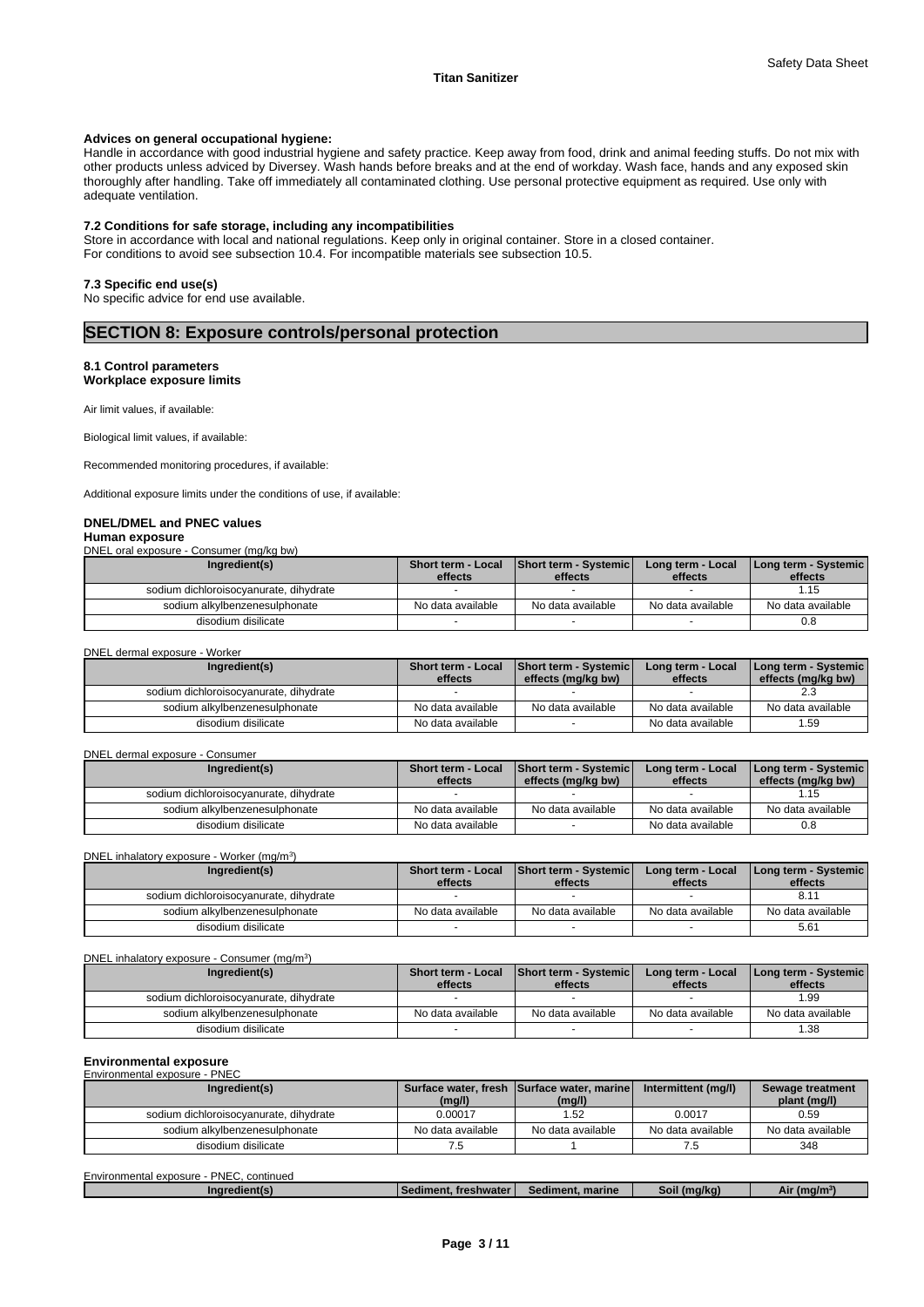|                                        | (mg/kg)           | (mg/kg)           |                   |                   |
|----------------------------------------|-------------------|-------------------|-------------------|-------------------|
| sodium dichloroisocvanurate, dihydrate | 7.56              |                   | 0.756             |                   |
| sodium alkylbenzenesulphonate          | No data available | No data available | No data available | No data available |
| disodium disilicate                    |                   |                   |                   |                   |

#### **8.2 Exposure controls**

*The following information applies for the uses indicated in subsection 1.2 of the Safety Data Sheet. If available, please refer to the product information sheet for application and handling instructions. Normal use conditions are assumed for this section.*

*Recommended safety measures for handling the undiluted product: Covering activities such as filling and transfer of product to application equipment, flasks or buckets*

| Appropriate engineering controls:    | No special requirements under normal use conditions.                  |
|--------------------------------------|-----------------------------------------------------------------------|
| Appropriate organisational controls: | Avoid direct contact and/or splashes where possible. Train personnel. |

| Personal protective equipment  |                                                                                                |
|--------------------------------|------------------------------------------------------------------------------------------------|
| Eye / face protection:         | No special requirements under normal use conditions.                                           |
| Hand protection:               | Rinse and dry hands after use. For prolonged contact protection for the skin may be necessary. |
| <b>Body protection:</b>        | No special requirements under normal use conditions.                                           |
| <b>Respiratory protection:</b> | No special requirements under normal use conditions.                                           |
|                                |                                                                                                |

**Environmental exposure controls:** Should not reach sewage water or drainage ditch undiluted.

*Recommended safety measures for handling the diluted product:*

**Recommended maximum concentration (%):** 5

| Appropriate engineering controls:<br>Appropriate organisational controls: | Provide a good standard of general ventilation.<br>No special requirements under normal use conditions.                                           |
|---------------------------------------------------------------------------|---------------------------------------------------------------------------------------------------------------------------------------------------|
| Personal protective equipment                                             |                                                                                                                                                   |
| Eye / face protection:                                                    | Safety glasses are not normally required. However, their use is recommended in those cases<br>where splashes may occur when handling the product. |
| Hand protection:                                                          | Rinse and dry hands after use. For prolonged contact protection for the skin may be necessary.                                                    |
| <b>Body protection:</b>                                                   | No special requirements under normal use conditions.                                                                                              |
| <b>Respiratory protection:</b>                                            | No special requirements under normal use conditions.                                                                                              |
| <b>Environmental exposure controls:</b>                                   | No special requirements under normal use conditions.                                                                                              |

## **SECTION 9: Physical and chemical properties**

**9.1 Information on basic physical and chemical properties Information in this section refers to the product, unless it is specifically stated that substance data is listed**

**Physical State:** Solid **Colour:** Blue **Odour:** Product specific **Odour threshold:** Not applicable **pH: Dilution pH:**  $\approx$  11 (10%) **Melting point/freezing point (°C):** Not determined Not relevant to classification of this product **Initial boiling point and boiling range (°C):** Not determined

**Method / remark**

Substance data, boiling point

| <b>JUDSTAITUE UATA, DUITITU PUILL</b>  |                                      |                  |                               |
|----------------------------------------|--------------------------------------|------------------|-------------------------------|
| Ingredient(s)                          | Value<br>(°C)                        | <b>Method</b>    | Atmospheric pressure<br>(hPa) |
| sodium dichloroisocyanurate, dihydrate | Product decomposes<br>before boiling | Read across      |                               |
| sodium alkylbenzenesulphonate          | No data available                    |                  |                               |
| disodium disilicate                    | >100                                 | Method not given |                               |

*( UN Manual of Tests and Criteria, section 32, L.2 )* **Flash point (°C):** Not applicable. **Sustained combustion:** Not applicable. **Evaporation rate:** Not determined **Flammability (solid, gas):** Not determined **Upper/lower flammability limit (%):** Not determined

Substance data, flammability or explosive limits, if available:

**Method / remark**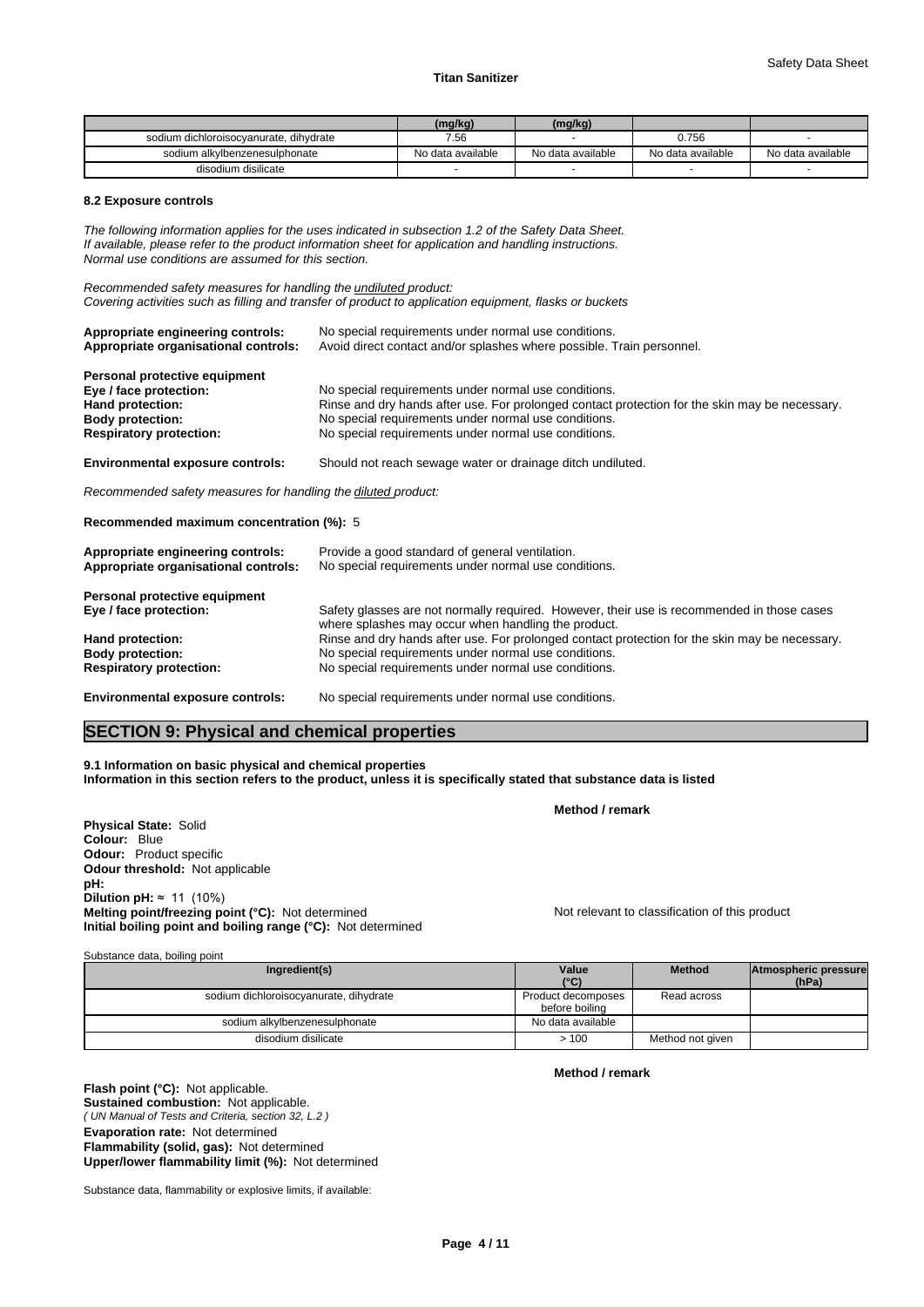#### **Method / remark**

**Method / remark**

#### **Vapour pressure:** Not determined

Substance data, vapour pressure

| Ingredient(s)                          | Value             | <b>Method</b> | Temperature   |
|----------------------------------------|-------------------|---------------|---------------|
|                                        | (Pa)              |               | $(^{\circ}C)$ |
| sodium dichloroisocyanurate, dihydrate | 0.006             | Read across   | 20            |
| sodium alkvlbenzenesulphonate          | No data available |               |               |
| disodium disilicate                    | No data available |               |               |

#### **Solubility in / Miscibility with Water:** Soluble **Vapour density:** Not determined **Relative density:** ≈1.05(20°C)

Substance data, solubility in water

| Ingredient(s)                          | Value             | <b>Method</b>    | Temperature |
|----------------------------------------|-------------------|------------------|-------------|
|                                        | (g/l)             |                  | (°C)        |
| sodium dichloroisocyanurate, dihydrate | 248.2             | Read across      | 25          |
| sodium alkylbenzenesulphonate          | No data available |                  |             |
| disodium disilicate                    | Soluble           | Method not given | 20          |

Substance data, partition coefficient n-octanol/water (log Kow): see subsection 12.3

**Decomposition temperature:** Not applicable. **Autoignition temperature:** Not determined **Viscosity:** Not determined **Explosive properties:** Not explosive. **Oxidising properties:** Not oxidising.

9.2 Other information<br>Surface tension (N/m): Not determined **Corrosion to metals:** Not determined **Notify and America Corrosion to metals:** Not determined

Substance data, dissociation constant, if available:

| Ingredient(s)       | Value               | <b>Method</b>    | <b>Temperature</b><br>$10^1$ |
|---------------------|---------------------|------------------|------------------------------|
| disodium disilicate | 12 (pKa)<br>$9.9 -$ | Method not given |                              |

## **SECTION 10: Stability and reactivity**

#### **10.1 Reactivity**

No reactivity hazards known under normal storage and use conditions.

#### **10.2 Chemical stability**

Stable under normal storage and use conditions.

#### **10.3 Possibility of hazardous reactions**

No hazardous reactions known under normal storage and use conditions.

#### **10.4 Conditions to avoid**

None known under normal storage and use conditions.

#### **10.5 Incompatible materials**

Contact with acids liberates toxic gas. Reacts with acids. Keep away from acids.

#### **10.6 Hazardous decomposition products**

None known under normal storage and use conditions.

## **SECTION 11: Toxicological information**

#### **11.1 Information on toxicological effects**

Mixture data:.

**Relevant calculated ATE(s):** ATE - Oral (mg/kg): >5000

**Eye irritation and corrosivity<br>
<b>Result:** Fye irritant 2 **Method:** OFCD 438 **Result:** Eye irritant 2

## **Page 5 / 11**

#### **Method / remark**

Not relevant to classification of this product

| 12 (pKa)<br>disodium disilicate<br>Method not given<br>$9.9 -$ | Ingredient(s) | Value | <b>Method</b> | <b>Femperature</b><br>$10^{\circ}$<br>$\cdots$ |
|----------------------------------------------------------------|---------------|-------|---------------|------------------------------------------------|
|                                                                |               |       |               |                                                |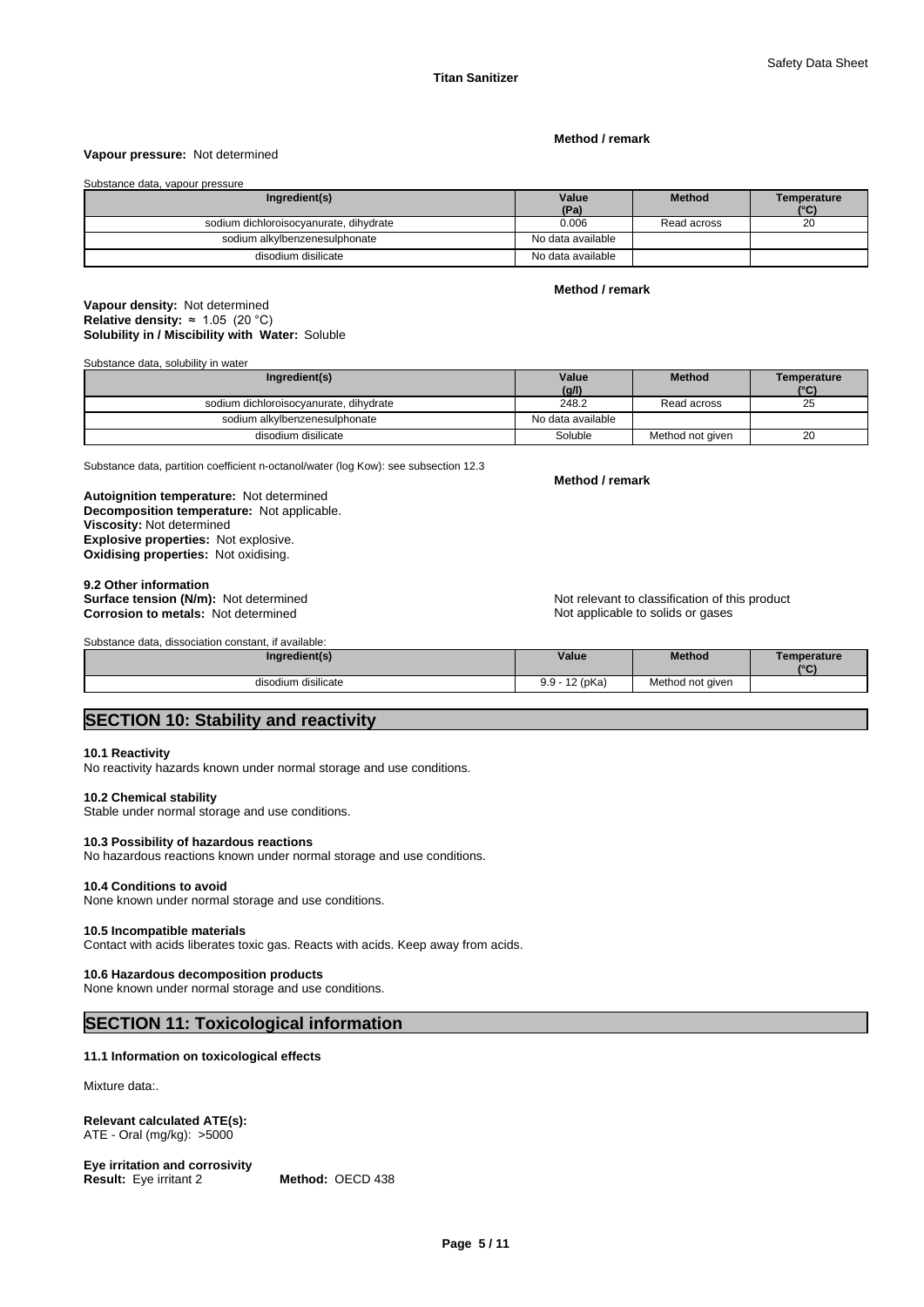Substance data, where relevant and available, are listed below:.

#### **Acute toxicity** Acute oral toxicity

| $\overline{\phantom{a}}$ , water of an texture |           |                      |                |                  |                             |
|------------------------------------------------|-----------|----------------------|----------------|------------------|-----------------------------|
| Ingredient(s)                                  | Endpoint  | Value<br>(mg/kg)     | <b>Species</b> | <b>Method</b>    | <b>Exposure</b><br>time (h) |
| sodium dichloroisocyanurate, dihydrate         | $LD_{50}$ | 1671                 | Rat            | EPA OPP 81-1     |                             |
| sodium alkylbenzenesulphonate                  |           | No data<br>available |                |                  |                             |
| disodium disilicate                            | $LD_{50}$ | 3400                 | Rat            | Method not given |                             |

Acute dermal toxicity

| Ingredient(s)                          | Endpoint  | Value<br>(mg/kg)     | <b>Species</b> | <b>Method</b>    | <b>Exposure</b><br>time (h) |
|----------------------------------------|-----------|----------------------|----------------|------------------|-----------------------------|
| sodium dichloroisocyanurate, dihydrate | ∟D 50     | > 5000               | Rat            | EPA OPP 81-2     |                             |
| sodium alkylbenzenesulphonate          |           | No data<br>available |                |                  |                             |
| disodium disilicate                    | $LD_{50}$ | > 5000               | Rat            | Method not given |                             |

Acute inhalative toxicity

| Ingredient(s)                          | Endpoint  | Value<br>(mg/l)          | <b>Species</b> | <b>Method</b>      | <b>Exposure</b><br>time (h) |
|----------------------------------------|-----------|--------------------------|----------------|--------------------|-----------------------------|
| sodium dichloroisocyanurate, dihydrate | $LC_{50}$ | > 0.27                   | Rat            | OECD 403 (EU B.2)  |                             |
| sodium alkylbenzenesulphonate          |           | No data<br>available     |                |                    |                             |
| disodium disilicate                    |           | No mortality<br>observed | Rat            | Non quideline test |                             |

#### **Irritation and corrosivity** Skin irritation and corrosivity

| Ingredient(s)                          | Result            | <b>Species</b> | <b>Method</b>    | <b>Exposure time</b> |
|----------------------------------------|-------------------|----------------|------------------|----------------------|
| sodium dichloroisocyanurate, dihydrate | Corrosive         | Rabbit         | EPA OPP 81-5     |                      |
| sodium alkylbenzenesulphonate          | No data available |                |                  |                      |
| disodium disilicate                    | Irritant          |                | Method not given |                      |

Eye irritation and corrosivity

| Ingredient(s)                          | Result            | <b>Species</b> | <b>Method</b>    | <b>Exposure time</b> |
|----------------------------------------|-------------------|----------------|------------------|----------------------|
| sodium dichloroisocvanurate, dihydrate | Corrosive         | Rabbit         | EPA OPP 81-4     |                      |
| sodium alkylbenzenesulphonate          | No data available |                |                  |                      |
| disodium disilicate                    | Severe damage     |                | Method not given |                      |

#### Respiratory tract irritation and corrosivity

| Ingredient(s)                          | Result            | <b>Species</b> | <b>Method</b>    | <b>Exposure time</b> |
|----------------------------------------|-------------------|----------------|------------------|----------------------|
| sodium dichloroisocyanurate, dihydrate | Irritating to     |                |                  |                      |
|                                        | respiratory tract |                |                  |                      |
| sodium alkylbenzenesulphonate          | No data available |                |                  |                      |
| disodium disilicate                    | Irritating to     |                | Method not given |                      |
|                                        | respiratory tract |                |                  |                      |

| Sensitisation                          |                   |                |                                    |                   |  |  |  |  |
|----------------------------------------|-------------------|----------------|------------------------------------|-------------------|--|--|--|--|
| Sensitisation by skin contact          |                   |                |                                    |                   |  |  |  |  |
| Ingredient(s)                          | <b>Result</b>     | <b>Species</b> | <b>Method</b>                      | Exposure time (h) |  |  |  |  |
| sodium dichloroisocyanurate, dihydrate | Not sensitising   | Guinea pig     | OECD 406 (EU B.6) /<br><b>GPMT</b> |                   |  |  |  |  |
| sodium alkylbenzenesulphonate          | No data available |                |                                    |                   |  |  |  |  |
| disodium disilicate                    | Not sensitising   |                | Method not given                   |                   |  |  |  |  |

Sensitisation by inhalation

| Ingredient(s)                          | Result            | <b>Species</b> | <b>Method</b> | <b>Exposure time</b> |
|----------------------------------------|-------------------|----------------|---------------|----------------------|
| sodium dichloroisocyanurate, dihydrate | No data available |                |               |                      |
| sodium alkylbenzenesulphonate          | No data available |                |               |                      |
| disodium disilicate                    | No data available |                |               |                      |

### **CMR effects (carcinogenicity, mutagenicity and toxicity for reproduction)**

Mutagenicity<br> **Ingredient(s) Result (in-vitro)** Method **(in-vitro)**  Result (in-vivo) **Method (in-vivo)** sodium dichloroisocyanurate, dihydrate No evidence for mutagenicity, negative CECD 471 (
test results
B.12/13) test results OECD 471 (EU No evidence of genotoxicity, negative | OECD 475 (EU | B.12/13) test results OECD 475 (EU B.11) sodium alkylbenzenesulphonate No data available No data available No data available disodium disilicate No evidence for mutagenicity, negative test results No data available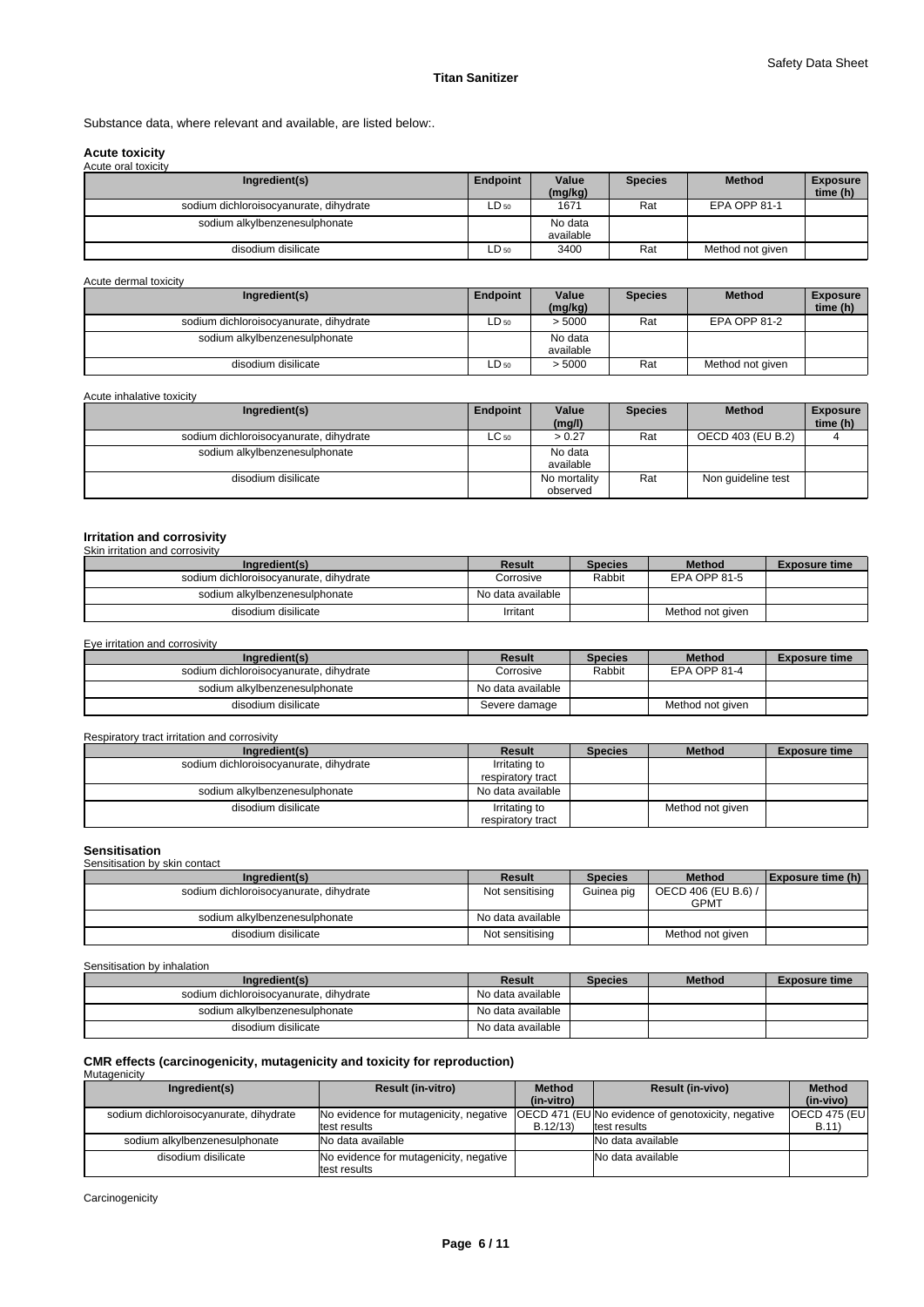| Ingredient(s)                          | <b>Effect</b>                                          |
|----------------------------------------|--------------------------------------------------------|
| sodium dichloroisocvanurate, dihydrate | No evidence for carcinogenicity, negative test results |
| sodium alkylbenzenesulphonate          | No data available                                      |
| disodium disilicate                    | No evidence for carcinogenicity, negative test results |

| Ingredient(s)         | Endpoint     | <b>Specific effect</b> | Value                                            | <b>Species</b> | <b>Method</b> | <b>Exposure</b> | <b>Remarks and other effects</b> |
|-----------------------|--------------|------------------------|--------------------------------------------------|----------------|---------------|-----------------|----------------------------------|
|                       |              |                        | $\left \frac{\text{mg}}{\text{kg}}\right $ bw/d) |                |               | time            | reported                         |
| sodium                | <b>NOAEL</b> | Developmental toxicity | 190                                              | Rat            | OECD 416,     |                 |                                  |
| dichloroisocyanurate, |              |                        |                                                  |                | (EU B.35),    |                 |                                  |
| dihvdrate             |              |                        |                                                  |                | oral          |                 |                                  |
| sodium                |              |                        | No data                                          |                |               |                 |                                  |
| alkylbenzenesulphonat |              |                        | available                                        |                |               |                 |                                  |
|                       |              |                        |                                                  |                |               |                 |                                  |
| disodium disilicate   |              |                        | No data                                          |                |               |                 | No evidence for reproductive     |
|                       |              |                        | available                                        |                |               |                 | toxicity                         |

| <b>Repeated dose toxicity</b>          |              |              |                |               |                    |                                      |
|----------------------------------------|--------------|--------------|----------------|---------------|--------------------|--------------------------------------|
| Sub-acute or sub-chronic oral toxicity |              |              |                |               |                    |                                      |
| Ingredient(s)                          | Endpoint     | Value        | <b>Species</b> | <b>Method</b> |                    | Exposure Specific effects and organs |
|                                        |              | (mg/kg bw/d) |                |               | $ time$ (days) $ $ | affected                             |
| sodium dichloroisocyanurate, dihydrate | <b>NOAEL</b> | 115          | Rat            | Method not    | 28                 |                                      |
|                                        |              |              |                | given         |                    |                                      |
| sodium alkylbenzenesulphonate          |              | No data      |                |               |                    |                                      |
|                                        |              | available    |                |               |                    |                                      |
| disodium disilicate                    | <b>NOAEL</b> | >159         | Rat            | Method not    | 180                | No effects observed                  |
|                                        |              |              |                | given         |                    |                                      |

#### Sub-chronic dermal toxicity

| Ingredient(s)                          | Endpoint | Value        | <b>Species</b> | <b>Method</b> |                    | <b>Exposure   Specific effects and organs  </b> |
|----------------------------------------|----------|--------------|----------------|---------------|--------------------|-------------------------------------------------|
|                                        |          | (mg/kg bw/d) |                |               | $ time$ (days) $ $ | affected                                        |
| sodium dichloroisocyanurate, dihydrate |          | No data      |                |               |                    |                                                 |
|                                        |          | available    |                |               |                    |                                                 |
| sodium alkylbenzenesulphonate          |          | No data      |                |               |                    |                                                 |
|                                        |          | available    |                |               |                    |                                                 |
| disodium disilicate                    |          | No data      |                |               |                    |                                                 |
|                                        |          | available    |                |               |                    |                                                 |

#### Sub-chronic inhalation toxicity

| Ingredient(s)                          | Endpoint     | Value        | <b>Species</b> | <b>Method</b> |                    | <b>Exposure   Specific effects and organs  </b> |
|----------------------------------------|--------------|--------------|----------------|---------------|--------------------|-------------------------------------------------|
|                                        |              | (mg/kg bw/d) |                |               | $ time$ (days) $ $ | affected                                        |
| sodium dichloroisocyanurate, dihydrate | <b>NOAEL</b> | > 31         | Rat            | Method not    | 28                 |                                                 |
|                                        |              |              |                | given         |                    |                                                 |
| sodium alkylbenzenesulphonate          |              | No data      |                |               |                    |                                                 |
|                                        |              | available    |                |               |                    |                                                 |
| disodium disilicate                    |              | No data      |                |               |                    |                                                 |
|                                        |              | available    |                |               |                    |                                                 |

### Chronic toxicity

| Ingredient(s)                      | <b>Exposure</b><br>route | Endpoint     | Value<br>$\left \frac{\text{mg}}{\text{kg}}\right $ (mg/kg bw/d) | <b>Species</b> | <b>Method</b> | <b>Exposure</b><br>time              | Specific effects and<br>organs affected | <b>Remark</b> |
|------------------------------------|--------------------------|--------------|------------------------------------------------------------------|----------------|---------------|--------------------------------------|-----------------------------------------|---------------|
| sodium                             | Oral                     | <b>NOAEL</b> | 1523                                                             | Mouse          |               | OECD 453 $\vert$ 24 month(s) $\vert$ |                                         |               |
| dichloroisocyanurate,<br>dihvdrate |                          |              |                                                                  |                | (EU B.33)     |                                      |                                         |               |
| sodium                             |                          |              | No data                                                          |                |               |                                      |                                         |               |
| alkylbenzenesulphonat              |                          |              | available                                                        |                |               |                                      |                                         |               |
|                                    |                          |              |                                                                  |                |               |                                      |                                         |               |
| disodium disilicate                |                          |              | No data<br>available                                             |                |               |                                      |                                         |               |

#### STOT-single exposure

| Ingredient(s)                          | Affected organ(s) |
|----------------------------------------|-------------------|
| sodium dichloroisocyanurate, dihydrate | No data available |
| sodium alkylbenzenesulphonate          | No data available |
| disodium disilicate                    | No data available |

#### STOT-repeated exposure

| Ingredient(s)                          | Affected organ(s) |
|----------------------------------------|-------------------|
| sodium dichloroisocyanurate, dihydrate | No data available |
| sodium alkylbenzenesulphonate          | No data available |
| disodium disilicate                    | Not applicable    |

## **Aspiration hazard**

Substances with an aspiration hazard (H304), if any, are listed in section 3. If relevant, see section 9 for dynamic viscosity and relative density of the product.

## **Potential adverse health effects and symptoms**

Effects and symptoms related to the product, if any, are listed in subsection 4.2.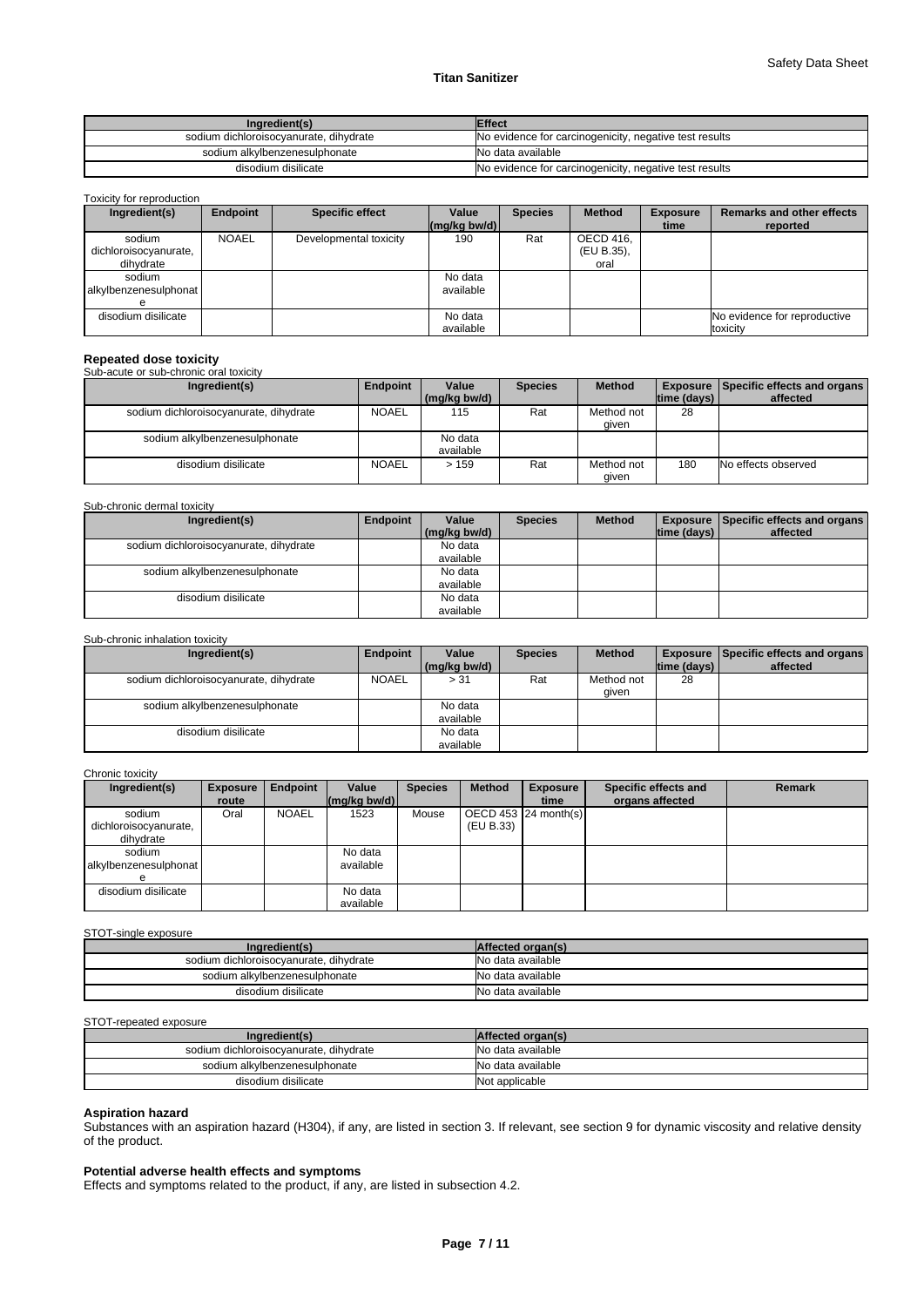# **SECTION 12: Ecological information**

## **12.1 Toxicity**

No data is available on the mixture.

Substance data, where relevant and available, are listed below:

# **Aquatic short-term toxicity**

| Aquatic short-term toxicity - fish     |           |                      |                        |                  |                             |
|----------------------------------------|-----------|----------------------|------------------------|------------------|-----------------------------|
| Ingredient(s)                          | Endpoint  | Value<br>(mg/l)      | <b>Species</b>         | <b>Method</b>    | <b>Exposure</b><br>time (h) |
| sodium dichloroisocyanurate, dihydrate | $LC_{50}$ | 0.23                 | Lepomis<br>macrochirus | Method not given | 96                          |
| sodium alkylbenzenesulphonate          |           | No data<br>available |                        |                  |                             |
| disodium disilicate                    | $LC_{50}$ | $260 - 310$          | Oncorhynchus<br>mvkiss | Method not given | 96                          |

| Aquatic short-term toxicity - crustacea |          |                      |                         |                   |                             |
|-----------------------------------------|----------|----------------------|-------------------------|-------------------|-----------------------------|
| Ingredient(s)                           | Endpoint | Value<br>(mg/l)      | <b>Species</b>          | <b>Method</b>     | <b>Exposure</b><br>time (h) |
| sodium dichloroisocyanurate, dihydrate  | EC 50    | 0.17                 | Daphnia<br>magna Straus | ASTM draft method | 48                          |
| sodium alkylbenzenesulphonate           |          | No data<br>available |                         |                   |                             |
| disodium disilicate                     | EC 50    | 1700                 | Daphnia<br>magna Straus | Method not given  | 48                          |

## Aquatic short-term toxicity - algae

| Ingredient(s)                          | Endpoint | Value<br>(mg/l)      | <b>Species</b>                    | <b>Method</b>      | <b>Exposure</b><br>time (h) |
|----------------------------------------|----------|----------------------|-----------------------------------|--------------------|-----------------------------|
| sodium dichloroisocyanurate, dihydrate | EC 50    | < 0.5                | Scenedesmus<br>obliguus           | Non quideline test | ω.                          |
| sodium alkylbenzenesulphonate          |          | No data<br>available |                                   |                    |                             |
| disodium disilicate                    | EC 50    | 207                  | <b>Desmodesmus</b><br>subspicatus | Method not given   | 72                          |

### Aquatic short-term toxicity - marine species

| Ingredient(s)                          | Endpoint | Value<br>(mg/l) | <b>Species</b> | <b>Method</b> | <b>Exposure</b><br>time (days) $ $ |
|----------------------------------------|----------|-----------------|----------------|---------------|------------------------------------|
| sodium dichloroisocyanurate, dihydrate |          | No data         |                |               |                                    |
|                                        |          | available       |                |               |                                    |
| sodium alkylbenzenesulphonate          |          | No data         |                |               |                                    |
|                                        |          | available       |                |               |                                    |
| disodium disilicate                    |          | No data         |                |               |                                    |
|                                        |          | available       |                |               |                                    |

## Impact on sewage plants - toxicity to bacteria

| Ingredient(s)                          | Endpoint | Value     | <b>Inoculum</b> | <b>Method</b> | <b>Exposure</b> |
|----------------------------------------|----------|-----------|-----------------|---------------|-----------------|
|                                        |          | (mg/l)    |                 |               | time            |
| sodium dichloroisocyanurate, dihydrate |          | No data   |                 |               |                 |
|                                        |          | available |                 |               |                 |
| sodium alkylbenzenesulphonate          |          | No data   |                 |               |                 |
|                                        |          | available |                 |               |                 |
| disodium disilicate                    |          | No data   |                 |               |                 |
|                                        |          | available |                 |               |                 |

# **Aquatic long-term toxicity** Aquatic long-term toxicity - fish

| Ingredient(s)                          | Endpoint    | Value<br>(mg/l) | <b>Species</b> | <b>Method</b> | <b>Exposure</b><br>time | <b>Effects observed</b> |
|----------------------------------------|-------------|-----------------|----------------|---------------|-------------------------|-------------------------|
| sodium dichloroisocyanurate, dihydrate | <b>NOEC</b> | 1000            | Oncorhynchus   | OECD 215      | $28 \text{ day}(s)$     |                         |
|                                        |             |                 | mykiss         |               |                         |                         |
| sodium alkylbenzenesulphonate          |             | No data         |                |               |                         |                         |
|                                        |             | available       |                |               |                         |                         |
| disodium disilicate                    | <b>NOEC</b> | 348             | Brachydanio    | Method not    | 96 hour(s)              |                         |
|                                        |             |                 | rerio          | given         |                         |                         |

#### Aquatic long-term toxicity - crustacea

| Ingredient(s)                          | Endpoint    | Value<br>(mg/l)      | <b>Species</b>   | <b>Method</b> | <b>Exposure</b><br>time | <b>Effects observed</b> |
|----------------------------------------|-------------|----------------------|------------------|---------------|-------------------------|-------------------------|
| sodium dichloroisocyanurate, dihydrate | <b>NOEC</b> | 160                  | Daphnia<br>maqna | OECD 211      | $21$ day(s)             |                         |
| sodium alkylbenzenesulphonate          |             | No data<br>available |                  |               |                         |                         |
| disodium disilicate                    |             | No data              |                  |               |                         |                         |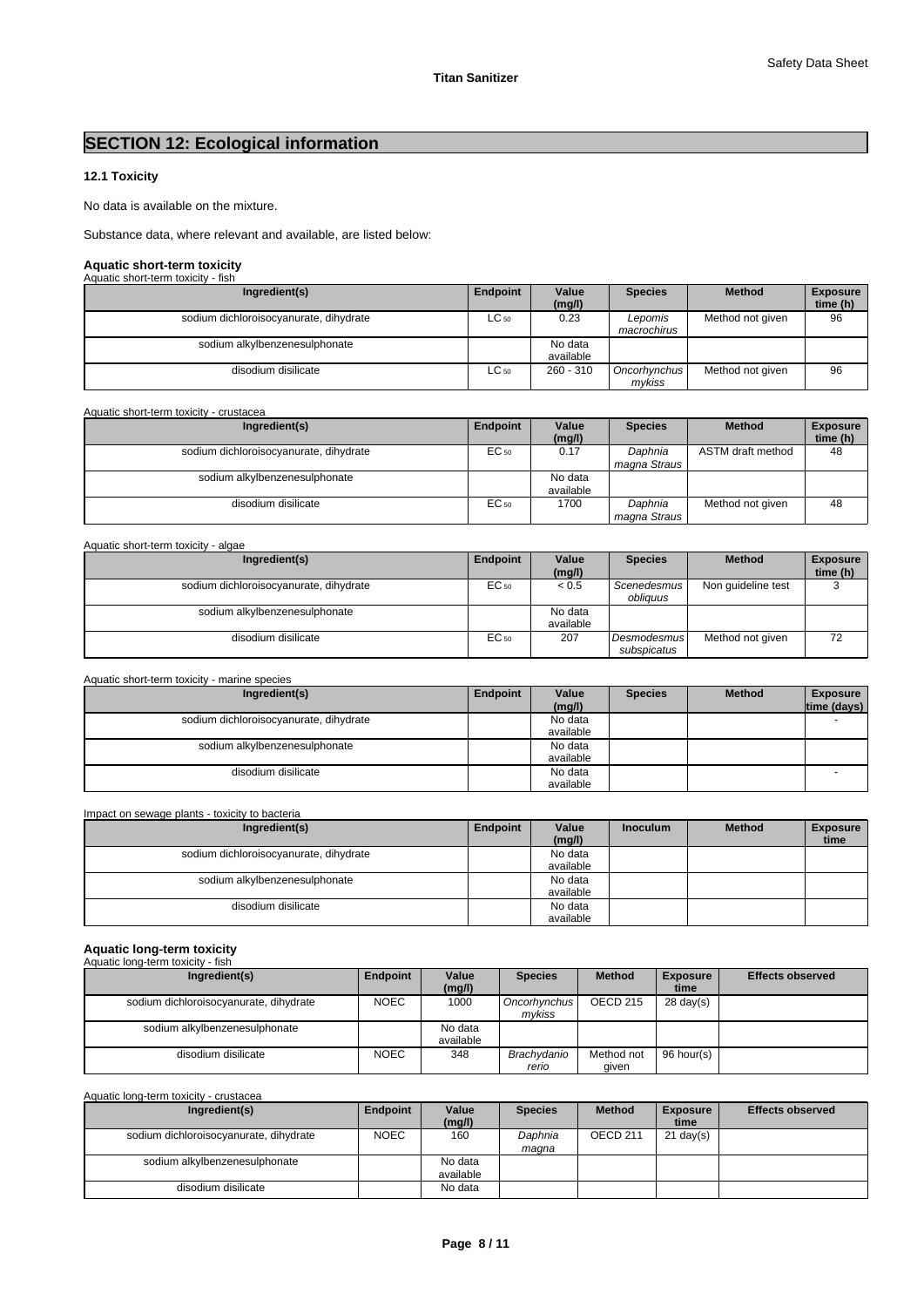| Aquatic toxicity to other aquatic benthic organisms, including sediment-dwelling organisms, if available: |          |                                 |                |               |                                |                         |  |  |  |
|-----------------------------------------------------------------------------------------------------------|----------|---------------------------------|----------------|---------------|--------------------------------|-------------------------|--|--|--|
| Ingredient(s)                                                                                             | Endpoint | Value<br>(mg/kg dw<br>sediment) | <b>Species</b> | <b>Method</b> | <b>Exposure</b><br>time (days) | <b>Effects observed</b> |  |  |  |
| sodium dichloroisocyanurate, dihydrate                                                                    |          | No data<br>available            |                |               |                                |                         |  |  |  |
| sodium alkylbenzenesulphonate                                                                             |          | No data<br>available            |                |               |                                |                         |  |  |  |
| disodium disilicate                                                                                       |          | No data<br>available            |                |               |                                |                         |  |  |  |

#### **Terrestrial toxicity**

Terrestrial toxicity - soil invertebrates, including earthworms, if available:

| Ingredient(s)                          | Endpoint    | Value<br>(mg/kg dw<br>soil) | <b>Species</b> | <b>Method</b>   | <b>Exposure</b><br> time (days) | <b>Effects observed</b> |
|----------------------------------------|-------------|-----------------------------|----------------|-----------------|---------------------------------|-------------------------|
| sodium dichloroisocyanurate, dihydrate | <b>NOEC</b> | 1000                        | Eisenia fetida | <b>OECD 207</b> | 14                              |                         |
| disodium disilicate                    |             | No data<br>available        |                |                 | $\overline{\phantom{a}}$        |                         |

#### Terrestrial toxicity - plants, if available:

| Ingredient(s)                          | Endpoint | Value              | <b>Species</b> | <b>Method</b> | <b>Exposure</b>    | <b>Effects observed</b> |
|----------------------------------------|----------|--------------------|----------------|---------------|--------------------|-------------------------|
|                                        |          | (mg/kg dw<br>soil) |                |               | $ time$ (days) $ $ |                         |
| sodium dichloroisocyanurate, dihydrate |          | No data            |                |               |                    |                         |
|                                        |          |                    |                |               |                    |                         |
|                                        |          | available          |                |               |                    |                         |
| disodium disilicate                    |          | No data            |                |               |                    |                         |
|                                        |          | available          |                |               |                    |                         |

#### Terrestrial toxicity - birds, if available:

| Ingredient(s)                          | Endpoint | Value     | <b>Species</b> | <b>Method</b> | <b>Exposure</b>          | <b>Effects observed</b> |
|----------------------------------------|----------|-----------|----------------|---------------|--------------------------|-------------------------|
|                                        |          |           |                |               | time (days)              |                         |
| sodium dichloroisocyanurate, dihydrate |          | No data   |                |               |                          |                         |
|                                        |          | available |                |               |                          |                         |
| disodium disilicate                    |          | No data   |                |               | $\overline{\phantom{a}}$ |                         |
|                                        |          | available |                |               |                          |                         |

#### Terrestrial toxicity - beneficial insects, if available:

| Ingredient(s)                          | Endpoint | Value              | <b>Species</b> | <b>Method</b> | <b>Exposure</b>    | <b>Effects observed</b> |
|----------------------------------------|----------|--------------------|----------------|---------------|--------------------|-------------------------|
|                                        |          | (mg/kg dw<br>soil) |                |               | $ time$ (days) $ $ |                         |
|                                        |          |                    |                |               |                    |                         |
| sodium dichloroisocyanurate, dihydrate |          | No data            |                |               |                    |                         |
|                                        |          | available          |                |               |                    |                         |
| disodium disilicate                    |          | No data            |                |               | <b>1</b>           |                         |
|                                        |          | available          |                |               |                    |                         |

#### Terrestrial toxicity - soil bacteria, if available:

| Ingredient(s)                          | Endpoint | Value     | <b>Species</b> | <b>Method</b> | <b>Exposure</b> | <b>Effects observed</b> |
|----------------------------------------|----------|-----------|----------------|---------------|-----------------|-------------------------|
|                                        |          | (mg/kg dw |                |               | time (days)     |                         |
|                                        |          | soil)     |                |               |                 |                         |
| sodium dichloroisocyanurate, dihydrate |          | No data   |                |               |                 |                         |
|                                        |          | available |                |               |                 |                         |
| disodium disilicate                    |          | No data   |                |               |                 |                         |
|                                        |          | available |                |               |                 |                         |

#### **12.2 Persistence and degradability**

**Abiotic degradation** Abiotic degradation - photodegradation in air, if available:

Abiotic degradation - hydrolysis, if available:

Abiotic degradation - other processes, if available:

#### **Biodegradation**

| Ready biodegradability - aerobic conditions |                 |                      |                                       |               |                            |  |
|---------------------------------------------|-----------------|----------------------|---------------------------------------|---------------|----------------------------|--|
| Ingredient(s)                               | <b>Inoculum</b> | Analytical<br>method | DT 50                                 | <b>Method</b> | <b>Evaluation</b>          |  |
| sodium dichloroisocyanurate, dihydrate      |                 |                      | Oxygen depletion   $2%$ in 28d day(s) | OECD 301D     | Not readily biodegradable. |  |
|                                             |                 |                      |                                       |               |                            |  |
| sodium alkylbenzenesulphonate               |                 |                      |                                       |               | Readily biodegradable      |  |
| disodium disilicate                         |                 |                      |                                       |               | Not applicable (inorganic  |  |
|                                             |                 |                      |                                       |               | substance)                 |  |

Ready biodegradability - anaerobic and marine conditions, if available:

Degradation in relevant environmental compartments, if available:

#### **12.3 Bioaccumulative potential**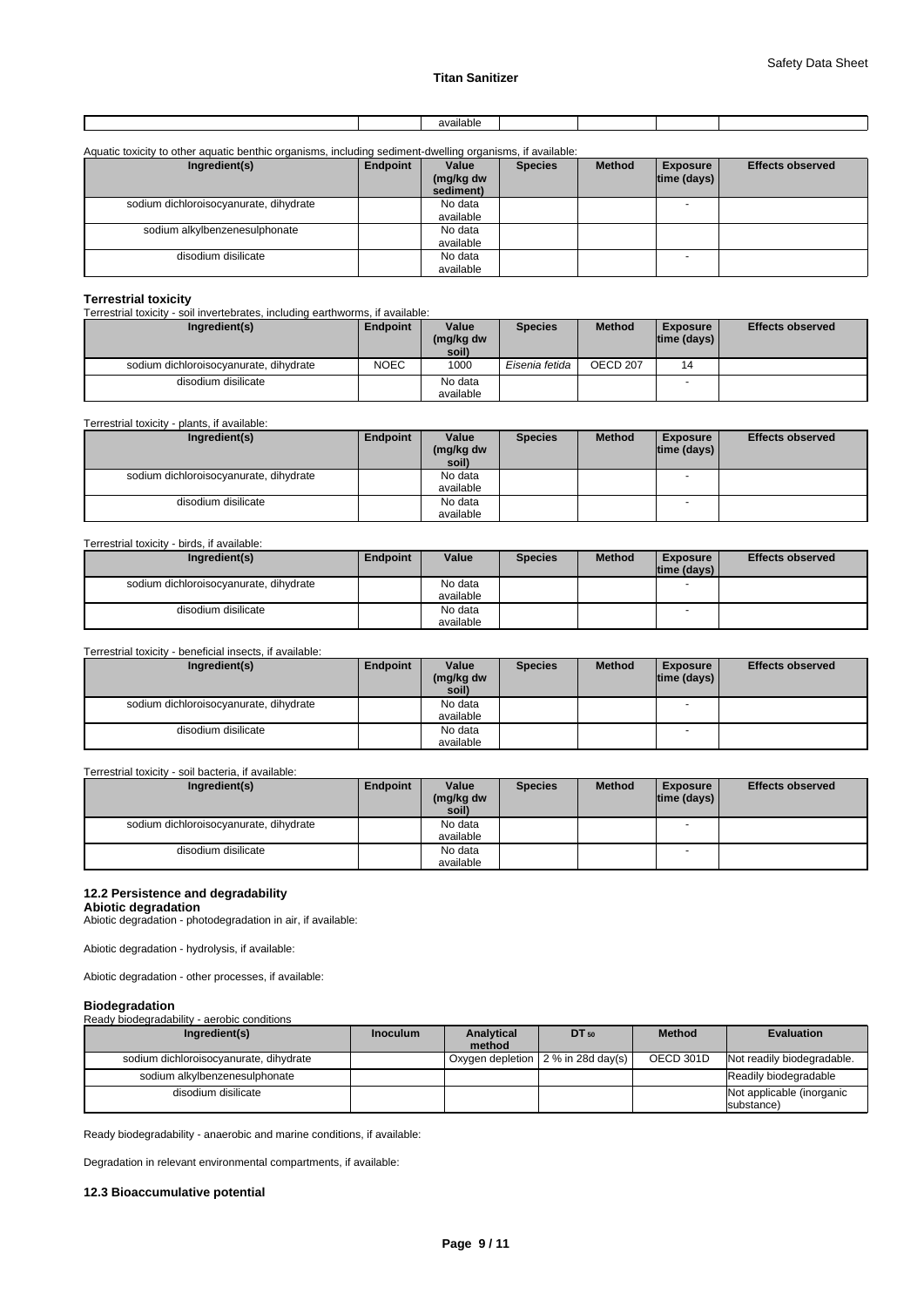Partition coefficient n-octanol/water (log Kow)

| Ingredient(s)                          | Value             | <b>Method</b>    | <b>Evaluation</b>                 | Remark |
|----------------------------------------|-------------------|------------------|-----------------------------------|--------|
| sodium dichloroisocyanurate, dihydrate | $-0.0056$         | Method not given | No bioaccumulation expected       |        |
| sodium alkylbenzenesulphonate          | No data available |                  |                                   |        |
| disodium disilicate                    | No data available |                  | Low potential for bioaccumulation |        |

Bioconcentration factor (BCF)

| Ingredient(s)         | Value             | <b>Species</b> | <b>Method</b> | <b>Evaluation</b> | Remark |
|-----------------------|-------------------|----------------|---------------|-------------------|--------|
| sodium                | No data available |                |               |                   |        |
| dichloroisocyanurate, |                   |                |               |                   |        |
| dihydrate             |                   |                |               |                   |        |
| sodium                | No data available |                |               |                   |        |
| alkylbenzenesulphonat |                   |                |               |                   |        |
|                       |                   |                |               |                   |        |
| disodium disilicate   | No data available |                |               |                   |        |

#### **12.4 Mobility in soil**

Adsorption/Desorption to soil or sediment

| Ingredient(s)                          | Adsorption<br>coefficient<br>Log Koc | <b>Desorption</b><br>coefficient<br>Log Koc(des) | <b>Method</b> | Soil/sediment<br>type | <b>Evaluation</b> |
|----------------------------------------|--------------------------------------|--------------------------------------------------|---------------|-----------------------|-------------------|
| sodium dichloroisocyanurate, dihydrate | No data available                    |                                                  |               |                       |                   |
| sodium alkylbenzenesulphonate          | No data available                    |                                                  |               |                       |                   |
| disodium disilicate                    | No data available                    |                                                  |               |                       |                   |

#### **12.5 Results of PBT and vPvB assessment**

Substances that fulfill the criteria for PBT/vPvB, if any, are listed in section 3.

#### **12.6 Other adverse effects**

No other adverse effects known.

## **SECTION 13: Disposal considerations**

## **13.1 Waste treatment methods**

**Waste from residues / unused products:**

The concentrated contents or contaminated packaging should be disposed of by a certified handler or according to the site permit. Release of waste to sewers is discouraged. The cleaned packaging material is suitable for energy recovery or recycling in line with local legislation. **European Waste Catalogue:** 20 01 29\* - detergents containing dangerous substances.

**Empty packaging**

**Recommendation:** Dispose of observing national or local regulations.

#### **SECTION 14: Transport information**



**Land transport (ADR/RID), Sea transport (IMDG), Air transport (ICAO-TI / IATA-DGR) 14.1 UN number:** 3077 **14.2 UN proper shipping name: 14.3 Transport hazard class(es): Class:** 9 **Label(s):** 9 **14.4 Packing group:** III **14.5 Environmental hazards: Environmentally hazardous:** Yes **Marine pollutant:** Yes **14.6 Special precautions for user: 14.7 Transport in bulk according to Annex II of MARPOL and the IBC Code:** The product is not transported in bulk tankers. **Other relevant information: ADR Classification code:** M7 **Tunnel restriction code:** E **Hazard identification number:** 90 **IMO/IMDG EmS:** F-A, S-F Environmentally hazardous substance, solid, n.o.s. ( sodium dichloroisocyanurate dihydrate )

The product has been classified, labelled and packaged in accordance with the requirements of ADR and the provisions of the IMDG Code